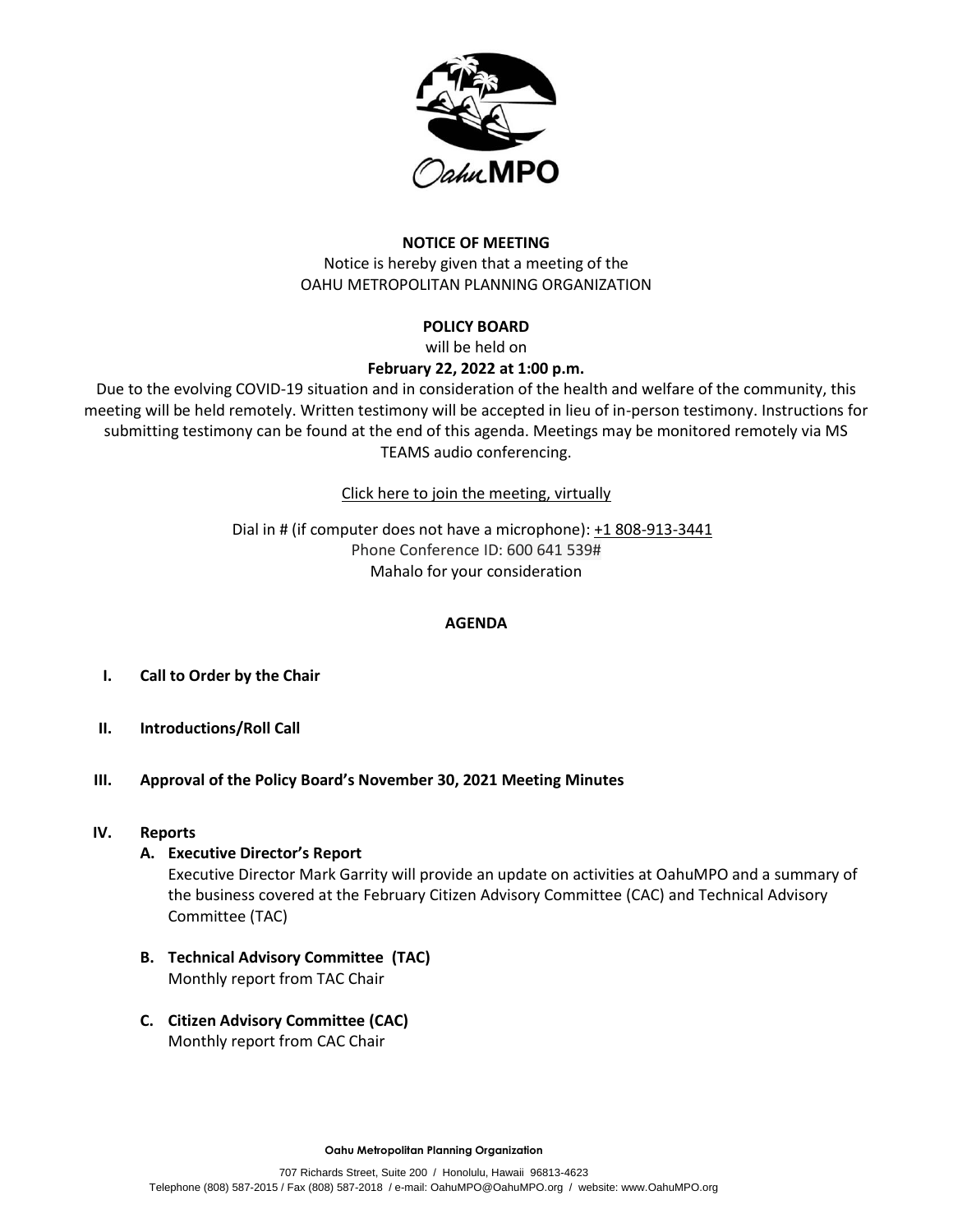#### **V. Old Business**

# **A. Infrastructure Investment and Jobs Act (IIJA) Presentation by Hawaii Department of Transportation**

For the January 2022 Policy Board meeting, OahuMPO's Executive Director, the State of Hawaii's Department of Transportation, and the City's Department of Transportation Services developed presentations providing information on the IIJA, the benefits to Oahu, and the plans on how this funding will be spent. Because time ran out at the January Policy Board meeting, only OahuMPO's Executive Director and the City's Department of Transportation Services were able to present their information. In a continuation of this agenda item, the State of Hawaii's Department of Transportation will give their presentation. The Policy Board will discuss the information presented by the Hawaii Department of Transportation.

#### **VI. New Business**

### **A. Transportation Improvement Program FFYs 2022-2025 Revision #2**

The Transportation Improvement Program (TIP) schedules important surface transportation projects for funding and is developed every three years.

Revision# 2 of the FFY 2022-2025 TIP was developed by OahuMPO staff in coordination with the staff of member agencies. Revision #2 includes Expedited Administrative Modifications to three State of Hawaii projects (OS-21-53, OS82, OS31) and to three City and County of Honolulu project (OC-21-54, OC25, OC13.

The revision is available for review at: [https://www.oahumpo.org/?wpfb\\_dl=2551](https://www.oahumpo.org/?wpfb_dl=2551)

**Requested Action:** Policy Board approval of the FFY 2022-2025 Transportation Improvement Program Revision #2 as presented.

### **B. Transportation Improvement Program FFYs 2022-2025 Revision #3**

Revision #3 of the FFY 2022-2025 TIP was developed by OahuMPO staff in coordination with the staff of member agencies. Revision #3 includes more significant changes classified as amendments to twelve State of Hawaii projects (OS5, OS12, OS20, OS29, OS43, OS59, OS69, OS73, OS84, OS-22- 58, OS-22-59, OS-22-60) and one City and County of Honolulu project (OC16).

The revision is available for review at: [https://www.oahumpo.org/?wpfb\\_dl=2552](https://www.oahumpo.org/?wpfb_dl=2552)

**Requested Action:** Policy Board approval of the FFY 2022-2025 Transportation Improvement Program Revision #3 as presented.

### **C. Strategic Plan**

The Policy Board will receive an update on the progress of the development of the Strategic Plan and discuss the results of the survey recently distributed to the Policy Board members.

### **D. Infrastructure Investment and Jobs Act (IIJA) Presentation by Congressman Ed Case**

The Policy Board will receive an update from Congressman Ed Case on the status and progress of the Federal Infrastructure Investment and Jobs Act. The Policy Board may discuss portions of the funding and federal assistance.

#### **VII. Invitation to interested members of the public to be heard on matters not included on the agenda**